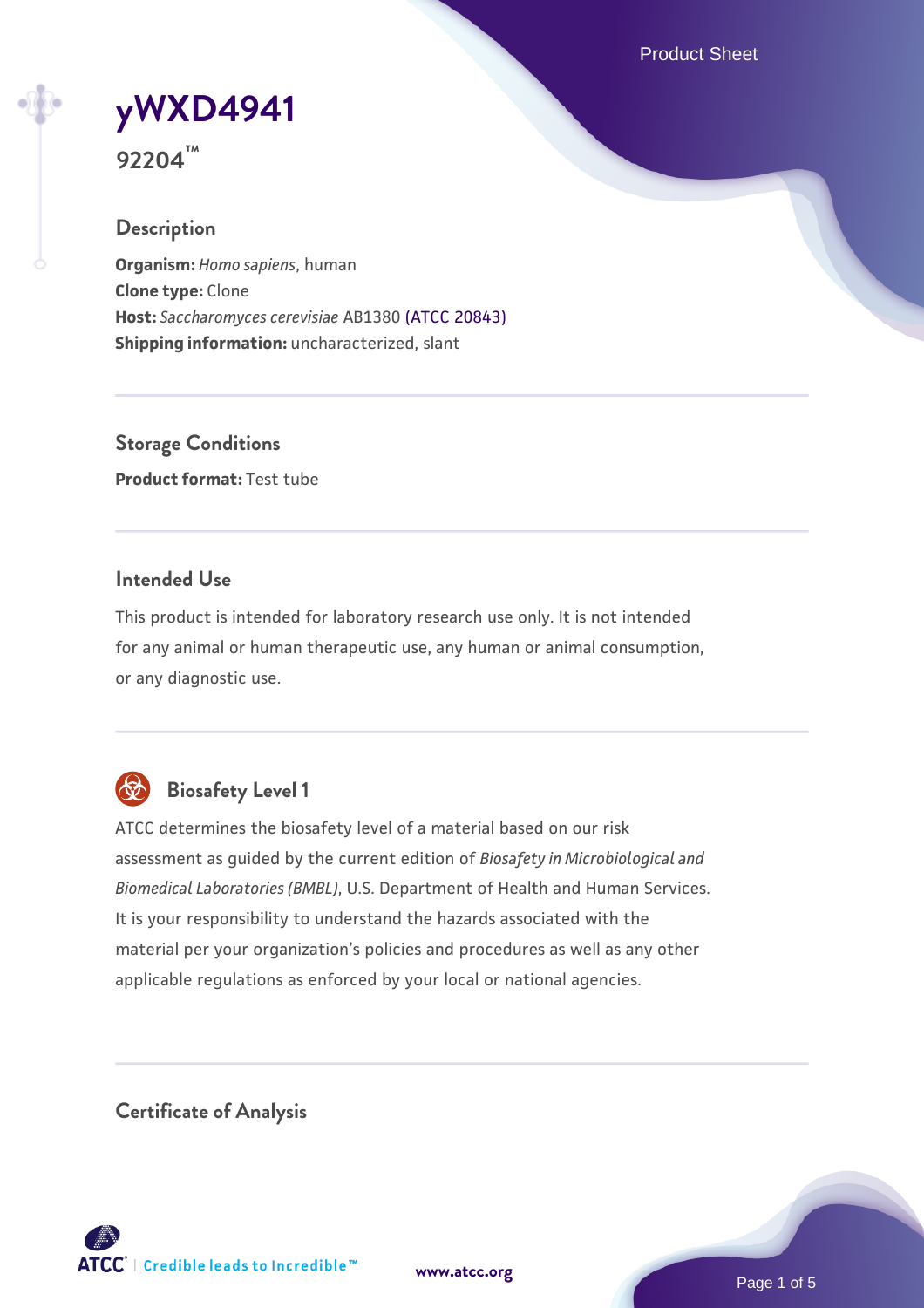## **[yWXD4941](https://www.atcc.org/products/92204)** Product Sheet **92204**

For batch-specific test results, refer to the applicable certificate of analysis that can be found at www.atcc.org.

## **Insert Information**

**Type of DNA:** genomic **Genome:** Homo sapiens **Chromosome:** X X pter-q27.3 **Gene name:** DNA Segment, single copy **Gene product:** DNA Segment, single copy [DXS3906] **Gene symbol:** DXS3906 **Contains complete coding sequence:** Unknown **Insert end:** EcoRI

## **Vector Information**

**Construct size (kb):** 305.0 **Intact vector size:** 11.454 **Vector name:** pYAC4 **Type of vector:** YAC **Host range:** *Saccharomyces cerevisiae*; *Escherichia coli* **Vector information:** other: telomere, 3548-4235 other: telomere, 6012-6699 Cross references: DNA Seq. Acc.: U01086 **Cloning sites:** EcoRI **Markers:** SUP4; HIS3; ampR; URA3; TRP1 **Replicon:** pMB1, 7186-7186; ARS1, 9632-10376

# **Growth Conditions**

**Medium:** 



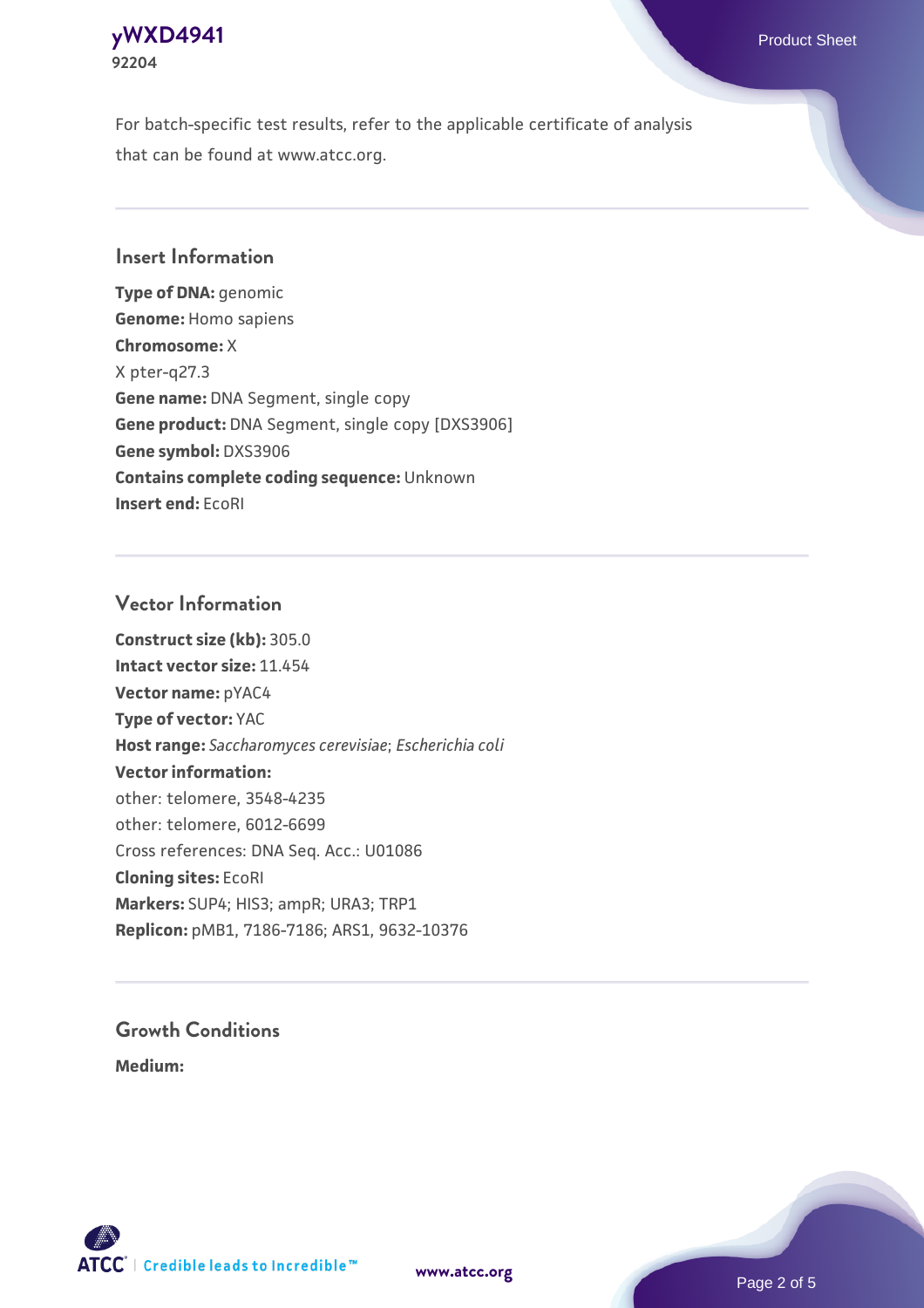#### **[yWXD4941](https://www.atcc.org/products/92204)** Product Sheet **92204**

[ATCC Medium 1245: YEPD](https://www.atcc.org/-/media/product-assets/documents/microbial-media-formulations/1/2/4/5/atcc-medium-1245.pdf?rev=705ca55d1b6f490a808a965d5c072196) **Temperature:** 30°C

#### **Notes**

More information may be available from ATCC (http://www.atcc.org or 703- 365-2620).

## **Material Citation**

If use of this material results in a scientific publication, please cite the material in the following manner: yWXD4941 (ATCC 92204)

## **References**

References and other information relating to this material are available at www.atcc.org.

## **Warranty**

The product is provided 'AS IS' and the viability of ATCC® products is warranted for 30 days from the date of shipment, provided that the customer has stored and handled the product according to the information included on the product information sheet, website, and Certificate of Analysis. For living cultures, ATCC lists the media formulation and reagents that have been found to be effective for the product. While other unspecified media and reagents may also produce satisfactory results, a change in the ATCC and/or depositor-recommended protocols may affect the recovery, growth, and/or function of the product. If an alternative medium formulation or reagent is used, the ATCC warranty for viability is no longer



**[www.atcc.org](http://www.atcc.org)**

Page 3 of 5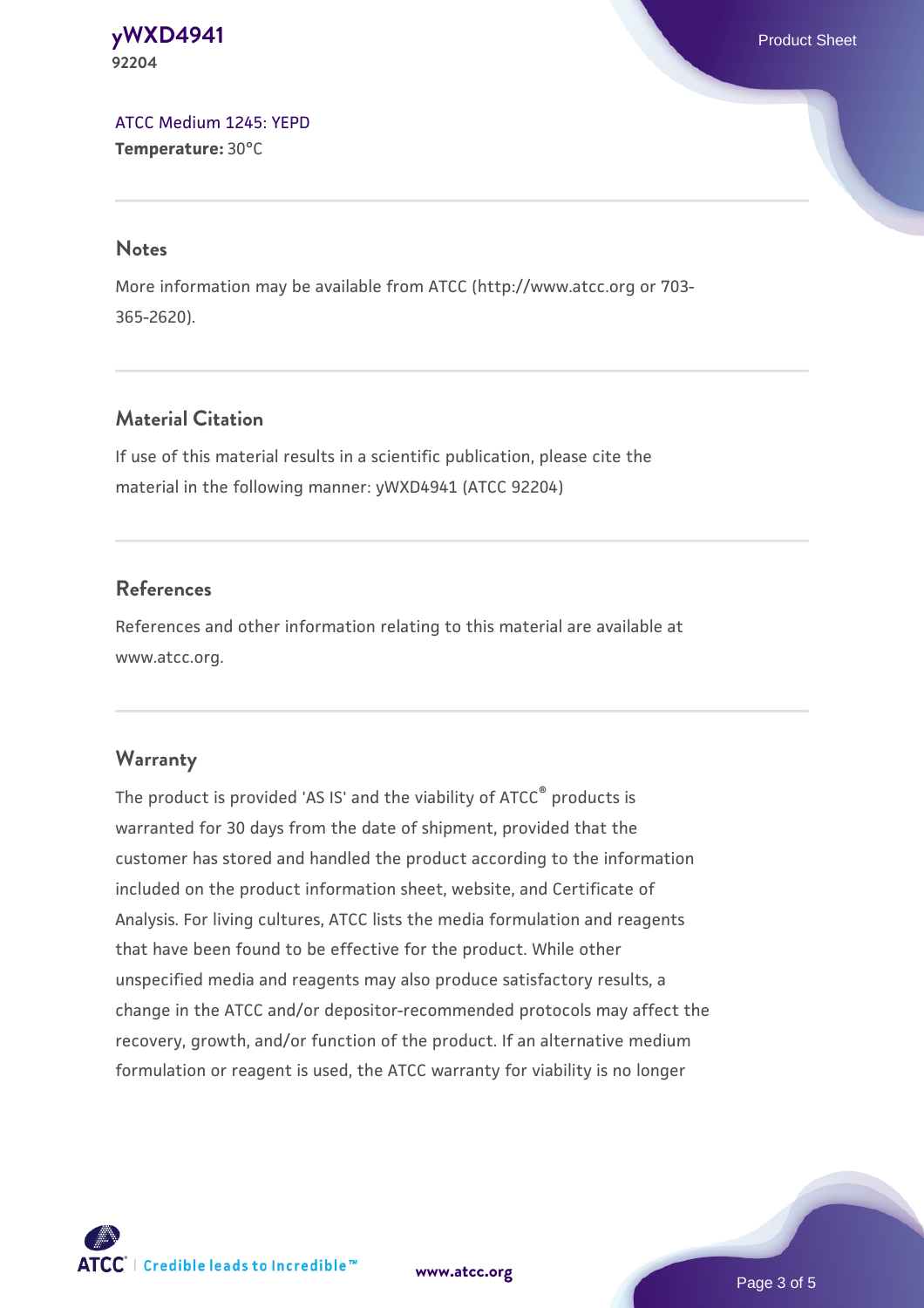**92204**

**[yWXD4941](https://www.atcc.org/products/92204)** Product Sheet

valid. Except as expressly set forth herein, no other warranties of any kind are provided, express or implied, including, but not limited to, any implied warranties of merchantability, fitness for a particular purpose, manufacture according to cGMP standards, typicality, safety, accuracy, and/or noninfringement.

#### **Disclaimers**

This product is intended for laboratory research use only. It is not intended for any animal or human therapeutic use, any human or animal consumption, or any diagnostic use. Any proposed commercial use is prohibited without a license from ATCC.

While ATCC uses reasonable efforts to include accurate and up-to-date information on this product sheet, ATCC makes no warranties or representations as to its accuracy. Citations from scientific literature and patents are provided for informational purposes only. ATCC does not warrant that such information has been confirmed to be accurate or complete and the customer bears the sole responsibility of confirming the accuracy and completeness of any such information.

This product is sent on the condition that the customer is responsible for and assumes all risk and responsibility in connection with the receipt, handling, storage, disposal, and use of the ATCC product including without limitation taking all appropriate safety and handling precautions to minimize health or environmental risk. As a condition of receiving the material, the customer agrees that any activity undertaken with the ATCC product and any progeny or modifications will be conducted in compliance with all applicable laws, regulations, and guidelines. This product is provided 'AS IS' with no representations or warranties whatsoever except as expressly set forth herein and in no event shall ATCC, its parents, subsidiaries, directors, officers, agents, employees, assigns, successors, and affiliates be liable for indirect, special, incidental, or consequential damages of any kind in connection with or arising out of the customer's use of the product. While reasonable effort is made to ensure authenticity and reliability of materials on deposit, ATCC is not liable for damages arising from the misidentification or



**[www.atcc.org](http://www.atcc.org)**

Page 4 of 5